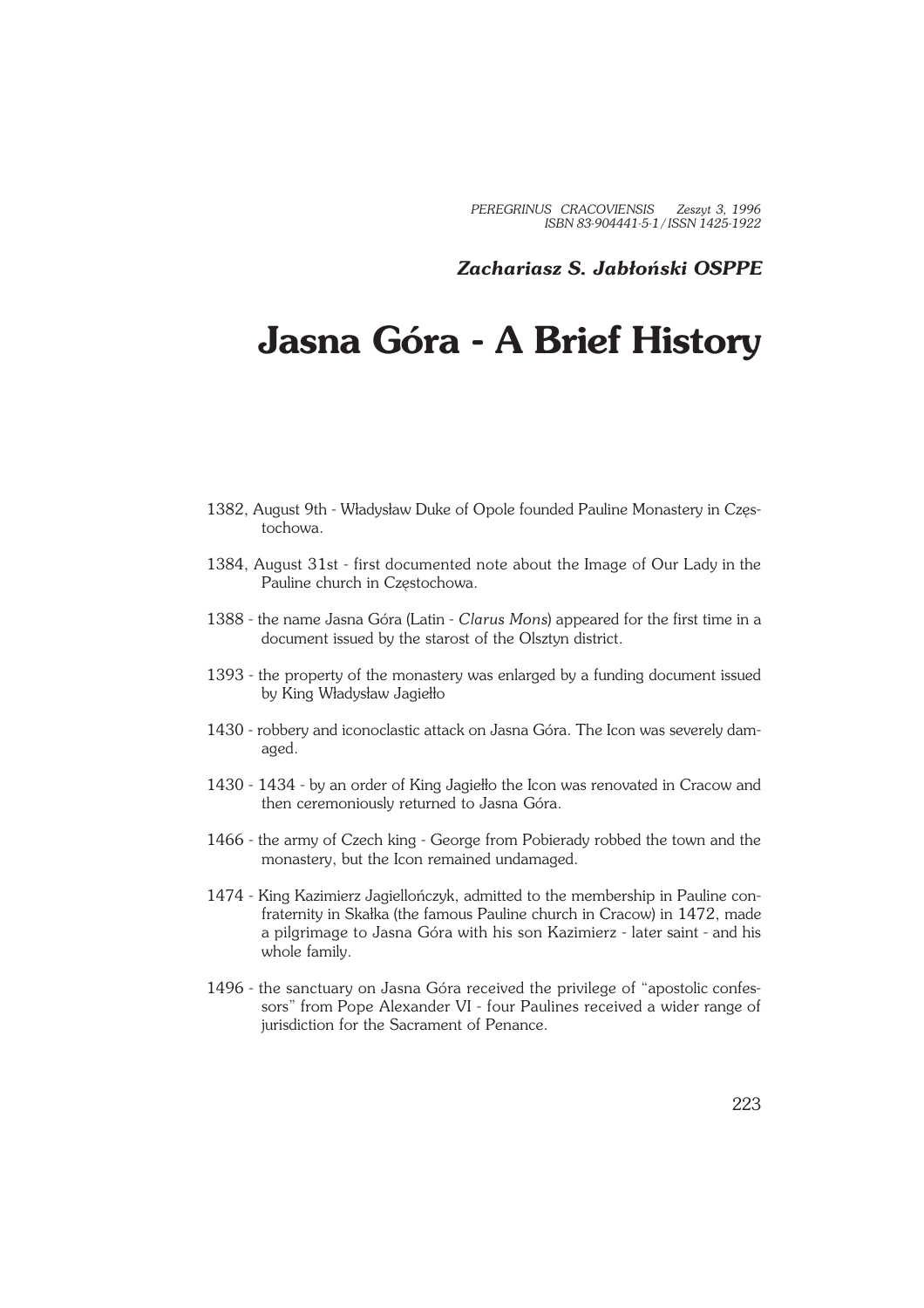$\Box$ 

1514 - King Zygmunt Stary thanked Our Lady on Jasna Góra for his victory at Orsza.

1550 (circa) − a musical group (choir and orchestra) began its performances; it formed an important centre of Polish musical culture for four centuries.

- 1577 − Bishop Stanisław Karnkowski ordered the construction of fortifications around the monastery.
- 1582 Antonio Possevino, the legate of Pope Gregory XIII sent to King Stefan Batory, impressed by the number of pilgrims called Jasna Góra - the Polish Loretto.
- 1621 King Zygmunt III Waza surrounded the sanctuary with fortifications, Jasna Góra became a fortress.
- 1638 − King Władysław IV laid the foundation for further defences of the fortress.
- 1655 the siege of Jasna Góra by the Swedish army. The defence of the fortress, under the command of Father Augustyn Kordecki, had little military impor− tance but played significant role in uniting the Polish nation against the enemy. Jasna Góra became a symbol of Polish invincibility and independ− ence of spirit.
- 1656 − King Jan Kazimierz took a ceremonial vow in Lvov's Cathedral, calling the Mother of God − the Queen of the Polish Crown.
- 1657 − King Jan Kazimierz came to Jasna Góra for thanksgiving services for the salvation of the country. Since then Jasna Góra has been called "the Moun− tain of Victory".
- 1682, September 8th − Jasna Góra celebrated the 300 year anniversary of its service to the Church and Poland, about 140 thousand pilgrims took part in it.
- 1683 − King Jan III Sobieski prayed at Jasna Góra before and after his victory at Vienna, he brought his battle trophies there.
- 1702 − the Swedish army (8 hundred soldiers) besieged Jasna Góra for ten days without result.
- 1704 next unsuccessful siege of Jasna Góra by the Swedish army.
- 1705 next siege of Jasna Góra by the Swedes.

224

٦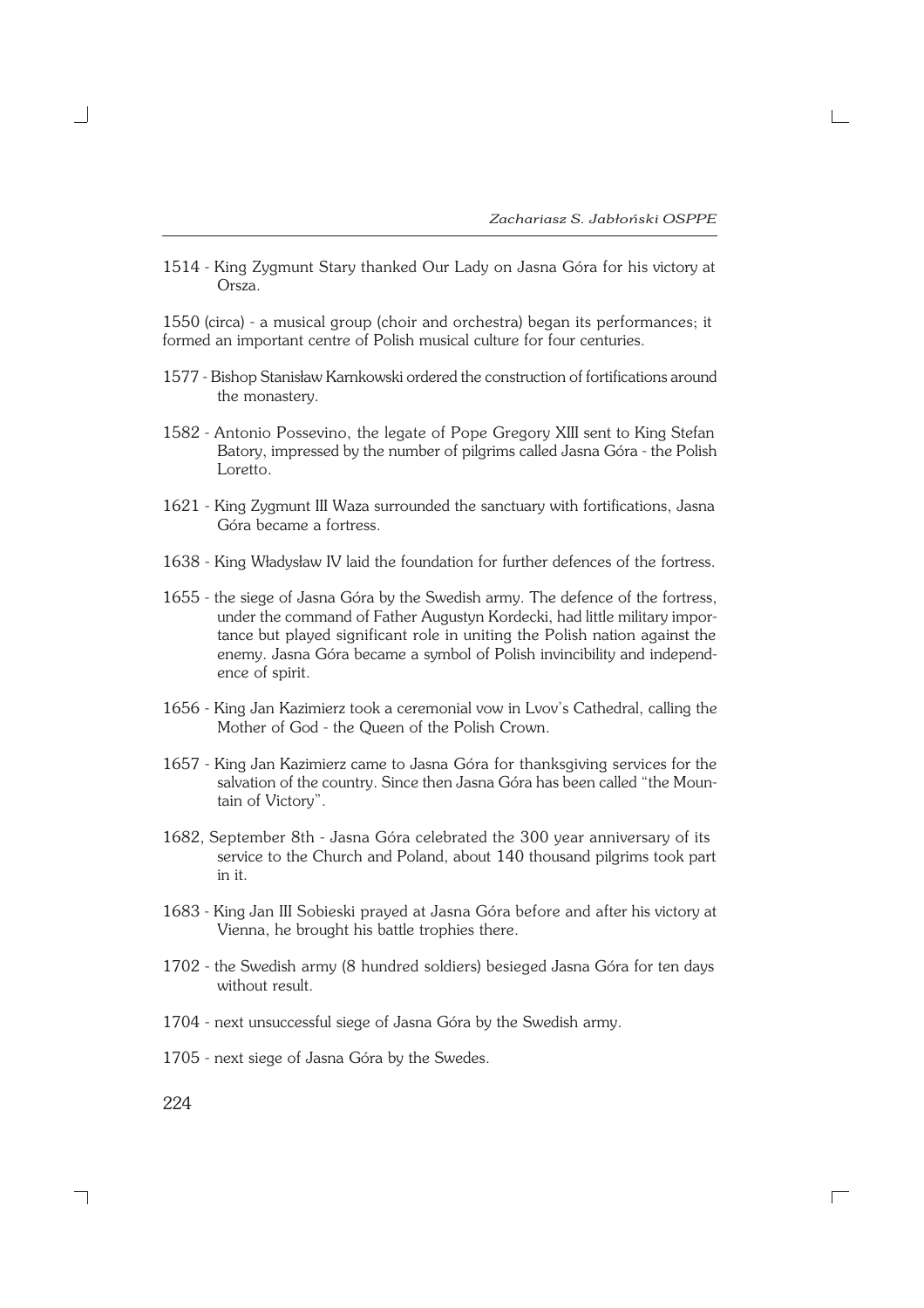×.

- 1711 the first walking pilgrimage started from the Warsaw Pauline Church of the Holy Spirit. It was organised by Paulines and the Confraternity of Jesus with Five Wounds. It has been organised continuously since then.
- 1717, September 8th − the coronation of the Icon with papal crowns (sent by Pope Clement XI). The coronation was performed by, Bishop of Chełm, Krzysz− tof Szembek. About 200 thousand pilgrims took part.
- 1718 Pope Clement XI confirmed the Archiconfraternity of the Coronation of the Mother of God created at Jasna Góra.
- 1764 − the Seym approved the document confirming that Poland *"is devoted to Our Lady of the Miraculous Image in Częstochowa and gains Her pro− tection in its needs"*.
- 1771 − Kazimierz Pułaski with Bar Confederates repelled the attack of the Moscow army under General Drewicz.
- 1772 the Jasna Góra fortress was surrendered to the Moscow army by order of King Stanisław August Poniatowski.
- 1793 − the controversy at Seym Grodzieński whether the Icon should stay at Jasna Góra (in the Prussian sector of Polish territory) or be removed to free Cra− cow. Finally, the Icon remained in Częstochowa.
- 1806 − Colonel Miaskowski (sent by General Jan Henryk Dąbrowski) captured the fortress, occupied by the Prussians, by ruse.
- 1809 the Austrian corps unsuccessfully besieged Jasna Góra defended by a Polish company.
- 1813 − Józef Poniatowski with the rest of his army left Jasna Góra, Moscow sol− diers entered the fortress. By an order of Tsar Alexander I bastions were destroyed.
- 1817 celebration of the centenary of the Icon's coronation, over 125 hundred pilgrims came from all parts of Poland.
- 1830 Jasna Góra offered financial and help and prayers to the November Uprising.
- 1834 Tsar Nikolas I, to show Europe his tolerance, permitted the rebuilding of the bastions which remain to this day.

*Peregrinus Cracoviensis 15*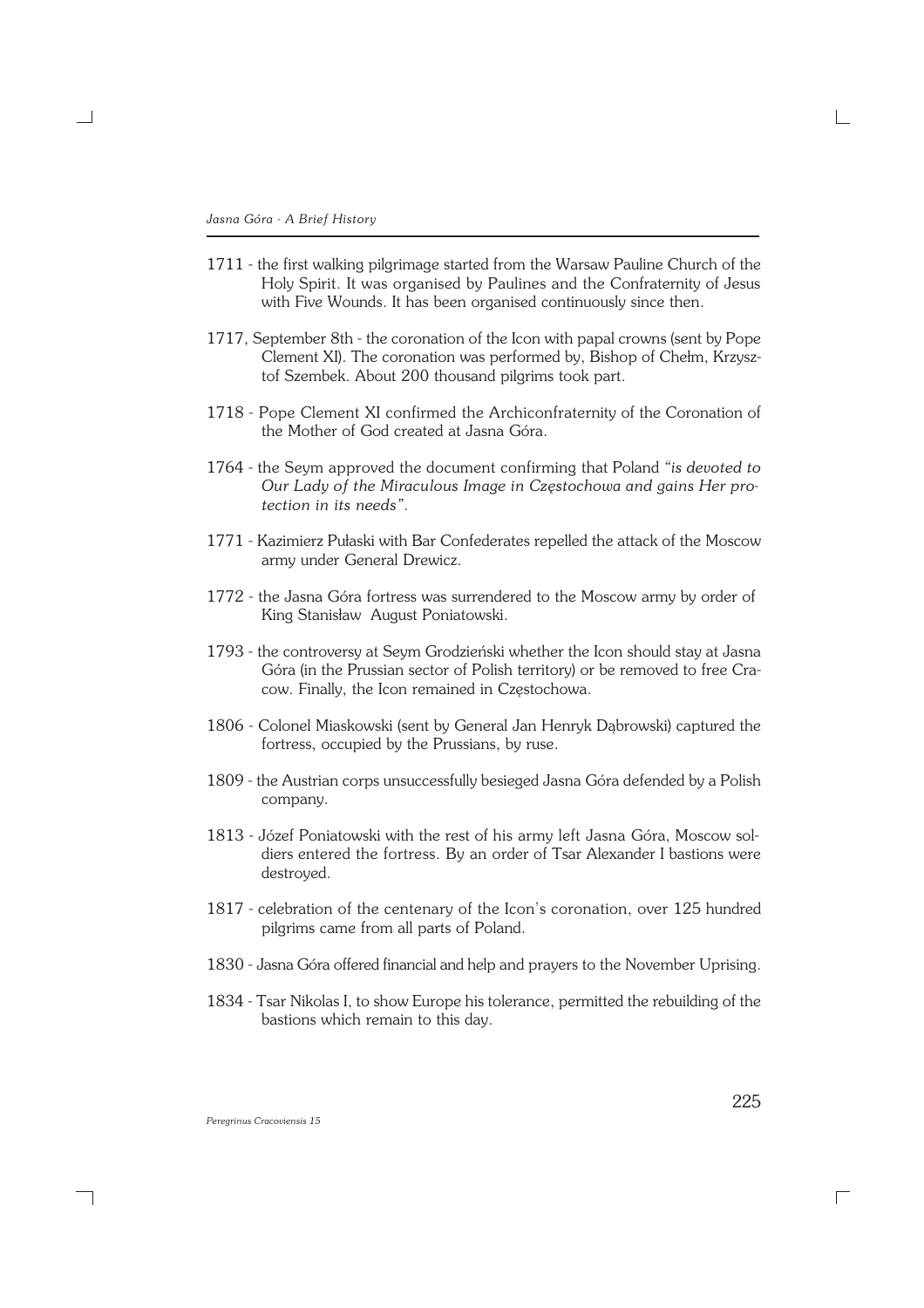- 1859 − the monument of Father Augustyn Kordecki − the heroic defender of *"inde− pendent spirit and conscience"* was built on Jasna Góra.
- 1863 the image of the Queen from Jasna Góra appeared on Uprising banners, the Paulines gave financial andmoral support to the January Uprising, few of them even took part in the fight.
- 1882 the celebration of the 500<sup>th</sup> anniversary of the installation of the Icon at Jasna Góra. Despite repression, about 400 thousand pilgrims gathered in Częstochowa.
- 1906, August 15th − Polish people came to Jasna Góra in the National Pilgrimage (about 500 thousand people), they brought the Queen of Poland "the high− est votive offering" − the rebuilt and modernised church tower (1902 − 1906).

August 29th − the first celebration of the Feast of Our Lady from Jasna Góra confirmed by Pope Pius X (4/13/1904).

- 1910, May 22nd − the second coronation of the Icon, after the robbery of the crowns in 1909, with the diadems donated by Pope Pius X; about 500 thousand pilgrims gathered for the Feast.
- 1913 the consecration of monumental Way of the Cross around Jasna Góra.
- 1920 − Cardinals Edmund Dalbor and Aleksander Kakowski from Polish Episco− pate thanked at Jasna Góra for the rebirth of Poland and they again chose Virgin Mary as the Queen of Poland.
- 1925 −1926 − conservation of the Icon.
- 1932 the jubilee of 550<sup>th</sup> Jubilee Year of the installation of the Icon at Jasna Góra in the presence of the President of Polish Republic, Ignacy Mościcki.
- 1936, May 24th − All − Polish Pilgrimage of Academic Youth in which about 20 thousand students took part (52% of Polish students). They promised to form Polish social and political life following the spirit of the *Gospel*. It started other All − Polish Pilgrimages organised for different groups (ac− cording to sex, age and occupation).

August 24 − 26 − the First Plenary Synod of the Polish Church on Jasna Góra − the meeting of Pope's Legate Cardinal F. Marmaggi, the whole Polish Episcopate and bishops of three Confessions.

 $\Box$ 

226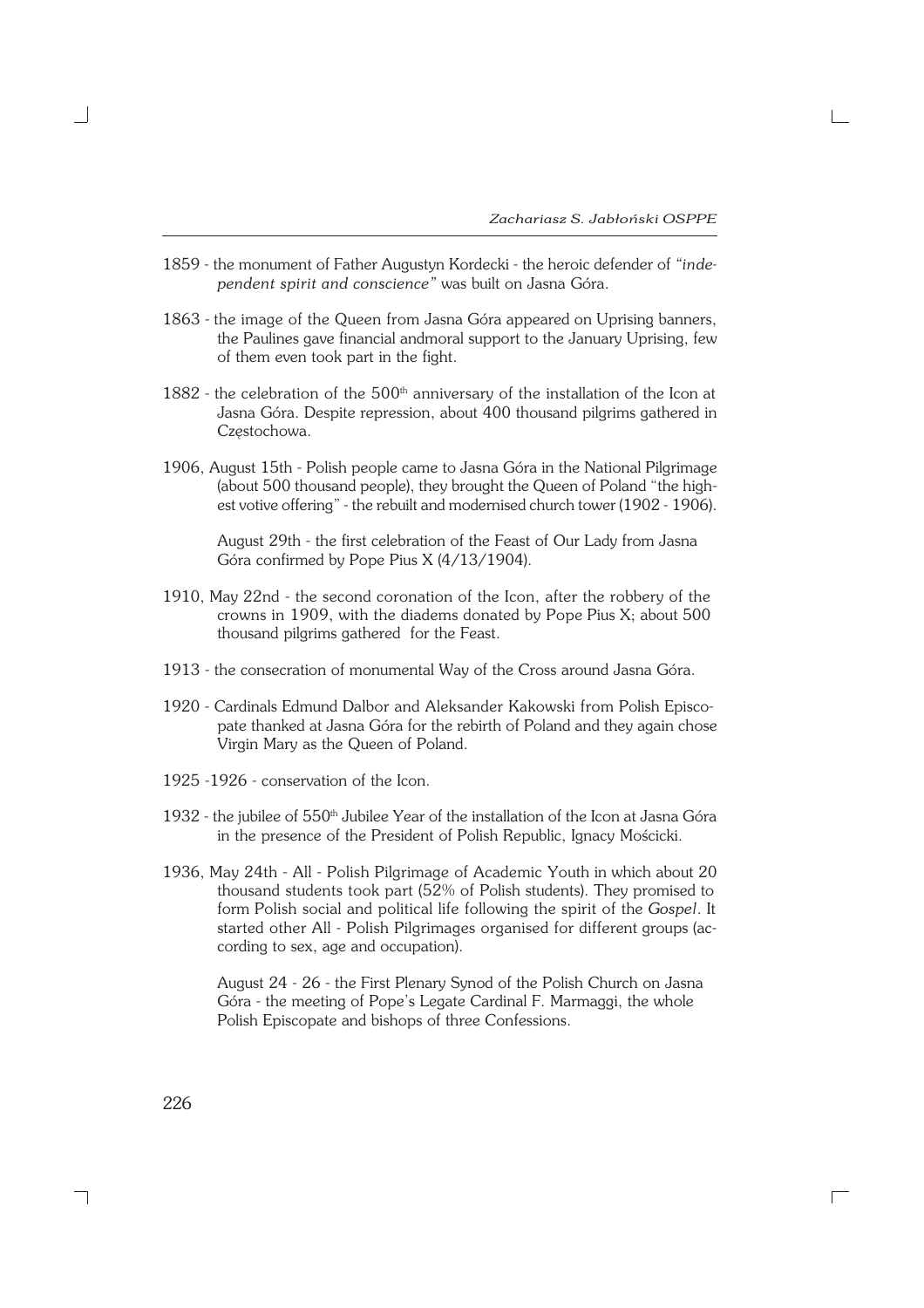×.

- 1939 on the forth day of the Second World War the Nazis demanded that the monastery authorities should deny reports of devastation of Jasna Góra. Attacks against the worship of the "Black Madonna" appeared in Germany in 1937.
- 1940 − Hans Frank, the chief of German−occupied Poland, wrote in his diary on March 2nd: *"When all the lights that shined for Poland went out, there was still the Saint from Częstochowa and the Church"*. During the war Jasna Góra was a shelter for all those in need. Everything in the monastery escaped destruction: the Image (which was hidden during the war), the treasury and the archives. And although collective pilgrimages were forbid− den, individual pilgrims still reached Jasna Góra.
- 1944 the Nazis tried to remove treasures of Jasna Góra and important records from the Warsaw National Archives to Wrocław.
- 1946 Cardinal August Hlond together with the Polish Episcopate dedicated the Polish Church to the Immaculate Heart of Virgin Mary (1000 thousand pilgrims).
- 1948 conservation and scientific examination of the Icon.
- 1956, August 26th − National Vows on Jasna Góra made by thousands of pilgrims according to the text written in prison by Cardinal Stefan Wyszyński. The vows became the priestly program of the so−called Great Novena which was preparing Polish believers for the Thousandth Anniversary of the Bap− tism of Poland.
- 1957, August 26th − in the presence of Primate of Poland Cardinal Stefan Wyszyński, an inauguration of the Peregrination of the Icon Copy through all Polish parishes took place.
- 1962 1965 Jasna Góra became the centre of Polish Church prayers for the benefit of the Second Vatican Council.
- 1966, May 3rd − Main Ceremonies of Thousandth Anniversary of the Baptism of Poland, Primate of Poland Cardinal Stefan Wyszyński and the Polish Epis− copate made ceremonial vows in the Act of Submission to the Maternal Servitude of Mary, the Mother of the Church, for freedom of the Christian Church.
- 1969, July 26th − Cardinal Stefan Wyszyński inaugurated apostolic movement "As− sistants of the Church's Mother".

227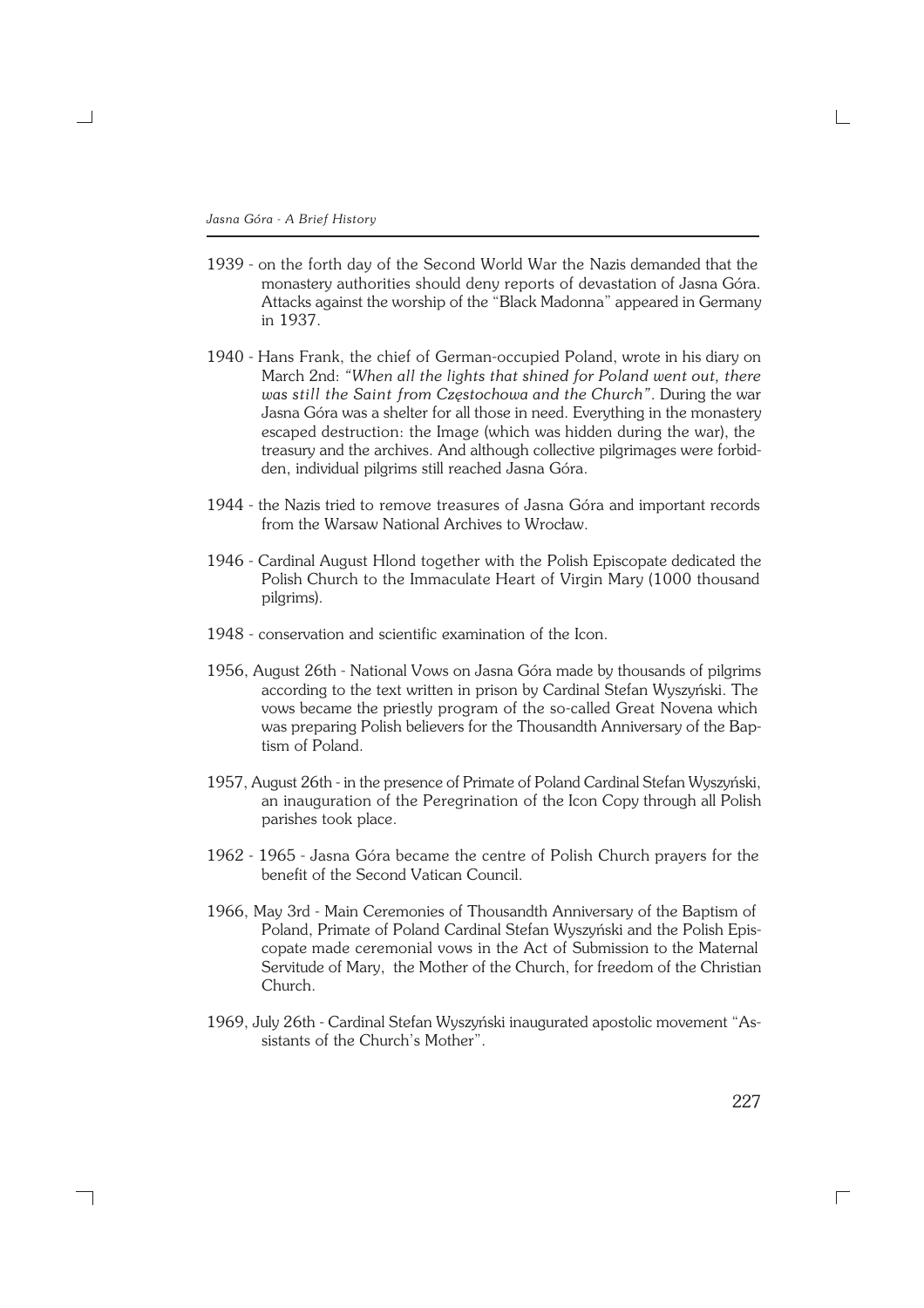- 1971 the Polish Episcopate prayed for the entire world. Act of Committing the World to the Virgin Mary − the Mother of the Church.
- 1976, January 1st − Jasna Góra and Polish Church began preparations for the 600th Jubilee, six years of gratitude for six centuries of the presence of Virgin Mary of Jasna Góra among the Polish nation.
- 1979 the first pilgrimage of Pope John Paul II confirmed the strong connection between Polish worship of the Virgin Mary and Jasna Góra. The Pope made Act of Dedicating the Church and his service to the Virgin Mary.
- 1980, August 26th − Cardinal Stefan Wyszyński, the Primate of Poland preached a sermon on the bastions of Jasna Góra - "Responsibility, duties, rights in the life of the Nation". In the meantime, tense dialogue between striking work− ers and representatives of the authorities took place in Gdańsk − Solidarity was emerging.
- 1980, September 12 15 the last visit of the Primate of the Millennium at Jasna Góra connected with the Conference of Polish Episcopate in which the Delegation of the German Bishops Conference participated (with three cardinals from West Germany).
- 1981, August 13 15 Feast of the Assumption at Jasna Góra under command of the Primate of Poland, Archbishop Józef Glemp. Over 150 thousand pil− grims arrived on foot, worrying and praying for the life of Pope John Paul II and the future of Poland. For the first time all pilgrimages received permis− sion from the authorities.

December 13th − the country was put under Martial Law. Intensive prayer for the country started at the sanctuary, Polish Primate Archbishop Józef Glemp participated in it.

1982, January 3rd − Pope John Paul II inaugurated the difficult and painful year of the 600<sup>th</sup> Jubilee of the installation of the Icon of Virgin Mary on Jasna Góra with his Apostolic Letter (8/12/1981).

May 2/3 − Polish women (about 300 thousand), representatives of all par− ishes, offered a jubilee votive offering − "Chalice of Life and Transformation of the Nation". They also offered the fund of for the protection of life.

May 5th − The Second Pilgrimage of West German Episcopate led by Car− dinal Josef Hoeffner showing solidarity for the Church in Poland and the nation that had suffered severely under Martial Law.

 $\Box$ 

228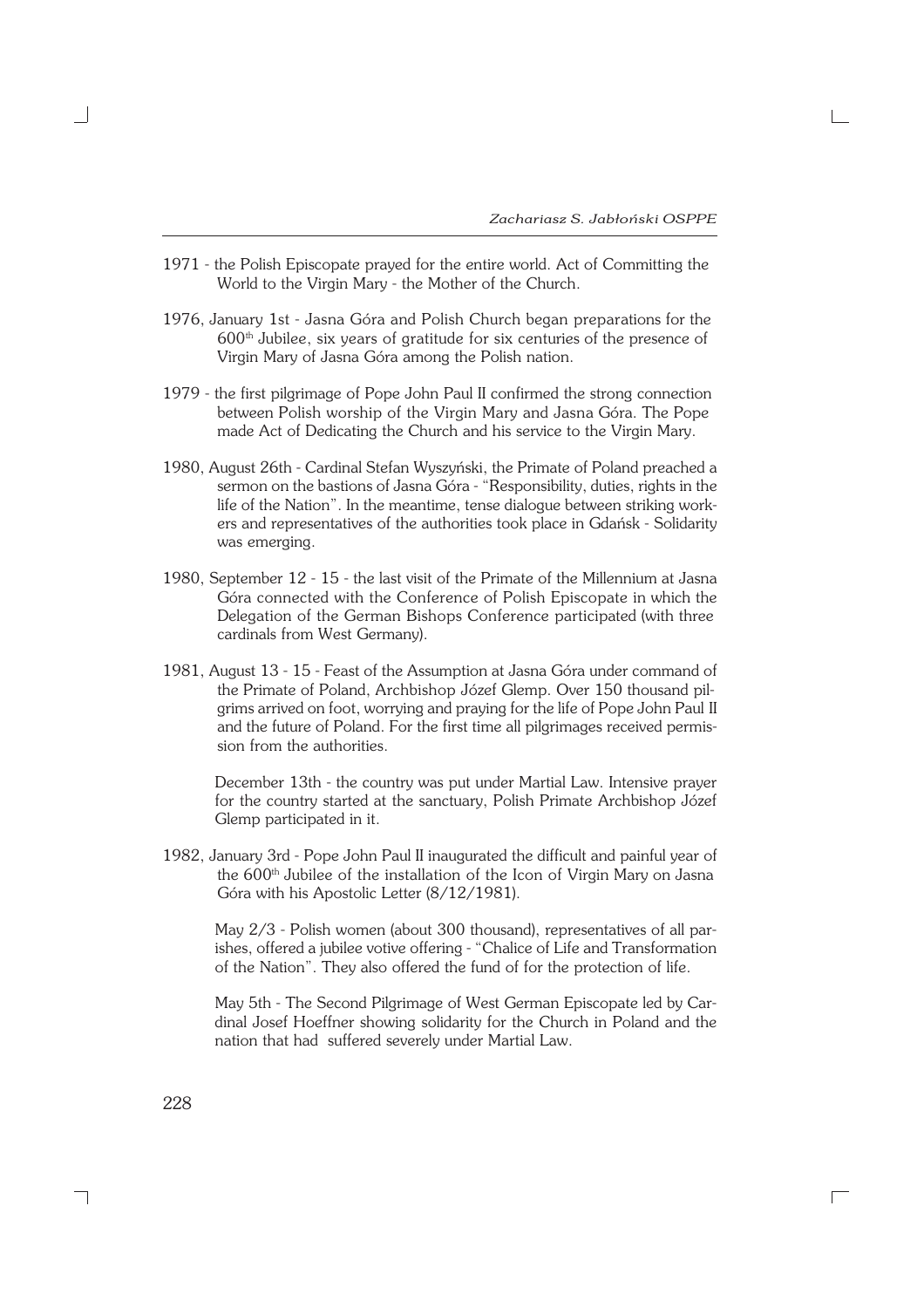August 26th - Main Feast of the 600<sup>th</sup> anniversary was supposed to be celebrated by Pope John Paul II. About 500 thousand pilgrims listened with affection and gratitude to his homily from Castel Gandolfo.

September 5th − the first All − Polish Pilgrimage of Farmers: the Harvest − Home Festival at the Queen and Mother of the Nation, 300 thousand farm− ers brought votive offerings made artistically from grain. They were illustrat− ing the present sufferings and worries of the Poles.

1983, June 18 − 19 − Second Pilgrimage of Pope John Paul II. Due to his presence the 600<sup>th</sup> Jubilee Year of Jasna Góra gained ecclesiastical character. During the main Mass the Pope defined the main aim of the National Sanctuary − service of evangelic freedom. He also showed the way to reach it - "defeat the evil with the right".

August 4th − Mother Teresa from Calcutta, Nobel Prize Winner for Peace, prayed before the Icon of the Mother of Church from Jasna Góra.

October 14th − the first All − Polish Congress for Revival in the Holy Spirit, Cardinal Leon Suenens participated in it.

December 13th − Nobel Prize Winner for Peace, Lech Wałęsa offered, his award as a votive offering and he repeated Act of Committing to the Virgin Mary.

1984, August 15th − Feast of the Assumption of Our Lady − the feast of walking pilgrimages (about 160 thousand pilgrims). Episcopal representatives of many countries arrived, such as Cardinal Josef Bernardin, Bishops Alfred Abra− mowicz and Daniel Ryan from the United States, Archbishop Peter Schiray− anagi from Tokyo, Bishop Jerone Hastic from Mexico, Bishop Stefan Las− zlo from Austria. In their speeches they all showed solidarity of their Churches with Polish Church and nation.

October 21 − 22 − Second All − Polish Pilgrimage of Creative organizations with over 2 thousand Poles involved in creative professions.

1985, May 3 - 4 - Feast of Our Lady, Queen of Poland. The day before it, Primate of Poland Cardinal Józef Glemp opened an exhibition in Marian Hall enti− tled: *"Mother of God from Jasna Góra − her portraits and copies in the 16th−20th centuries"*.

Main Mass at Jasna Góra Mountain celebrated by Cardinal Franciszek Ma− charski inaugurated theSecond Peregrination of the Icon Copy through Po−

229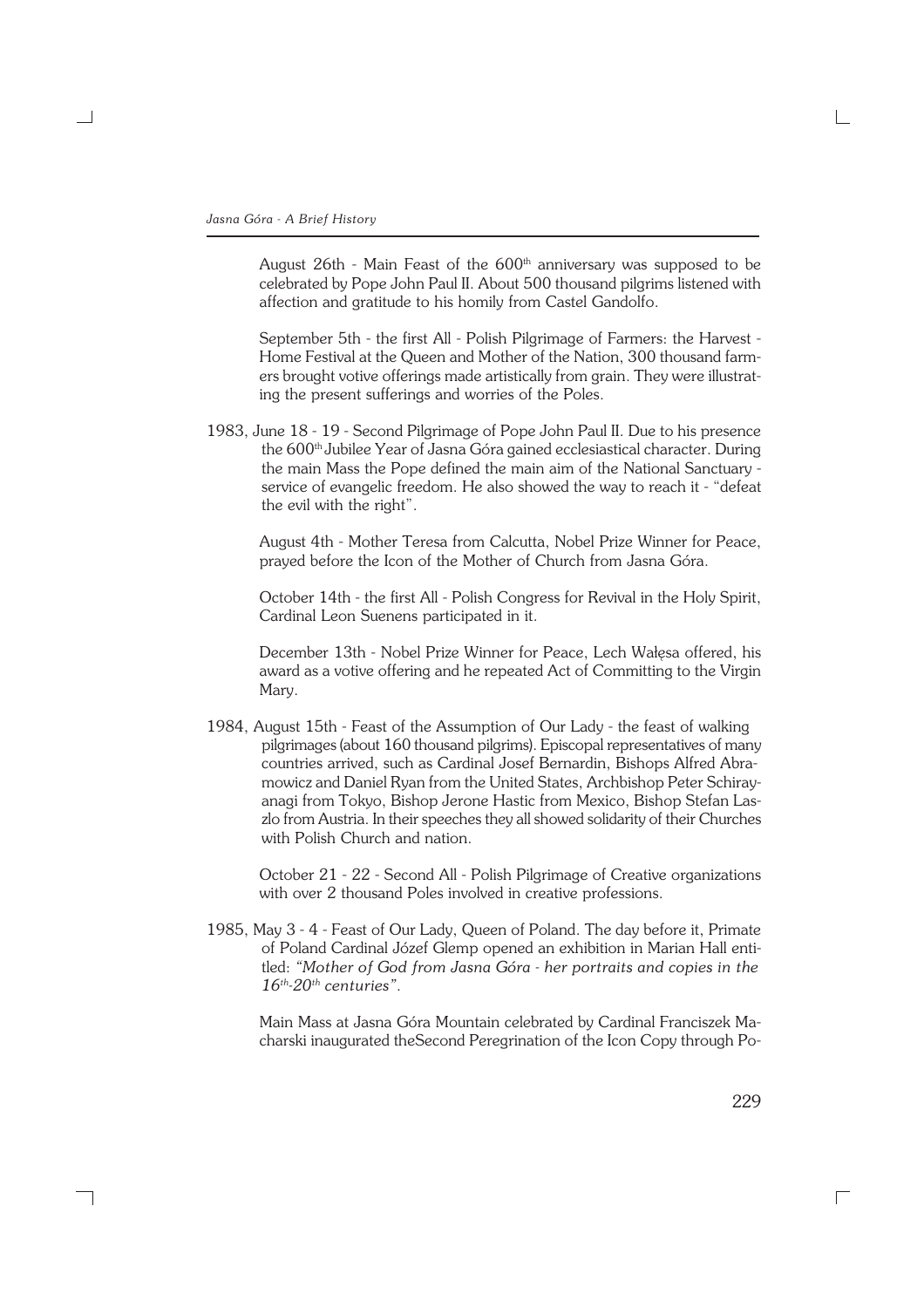land. It was meant as a great preparation of the country for 2000 year anniversary of Christ's coming into the world.

September 12th - 25<sup>th</sup> Jubilee Pilgrimage of Priests from the Opole diocese with over 200 clerics led by Bishop Alfons Nosol, the Ordinary.

September 18th − the first All − Polish Pilgrimage of Novices − 2300 from all congregations led by Archbishop Bronisław Dąbrowski.

1986, February 3 − 6 − 140 priests ministering among the working class spent four days on a retreat under the leadership of Cardinal Henryk Gulbinowicz from Wrocław and Bishop Ignacy Tokarczuk from Przemyśl.

May 4th − Cardinal H. Gulbinowicz led the Golden Jubilee of the vows taken by Academic Youth in 1936 at Jasna Góra. Over 40 thousand participants − students and graduates listened to the testimony given by two members of organising committee of that pilgrimage. Pope John Paul II sent his greet− ings: *"I pray together with you in order that the academic ministry may help today's man in founding and understanding his new vocation and in being a man of conscience."*

August 15th − Feast of the Assumption of Our Lady, over 250 thousand pilgrims prayed together with Cardinal Primate of Poland, who sacrificed the highest parts of the renovated sanctuary tower − the symbol of invincible fortress and the invincible Polish spirit. The main Mass was celebrated by Cardinal Bernard Law from Boston with two auxiliary bishops.

August 26th − Feast of the Mother of God from Jasna Góra with the delega− tion of fourteen people from the Conference of West Germany Episcopate under the leadership of Cardinal Josef Hoeffner, who brought a paschal candle as a votive offering. Jasna Góra bestowed a copy of the Icon show− ing in gratitude for help received during the renovation of the altar and the chapel.

October 4th − Members of Committee Council of European Episcopates, 21 archbishops with Cardinal George Basil Hume from London came to Jasna Góra after finishing their discussions in Warsaw.

December 8th − Dedication Feast of the National Altar at Jasna Góra, after its renovation after 336 years, led by Cardinal Józef Glemp with several bishops. In the evening the National Philharmonic Orchestra from Wrocław played the famous work of Wojciech Kilar "Angelus". The composition, inspired by the Jasna Góra Sanctuary, became a great artistic prayer to the Mother of God.

 $\Box$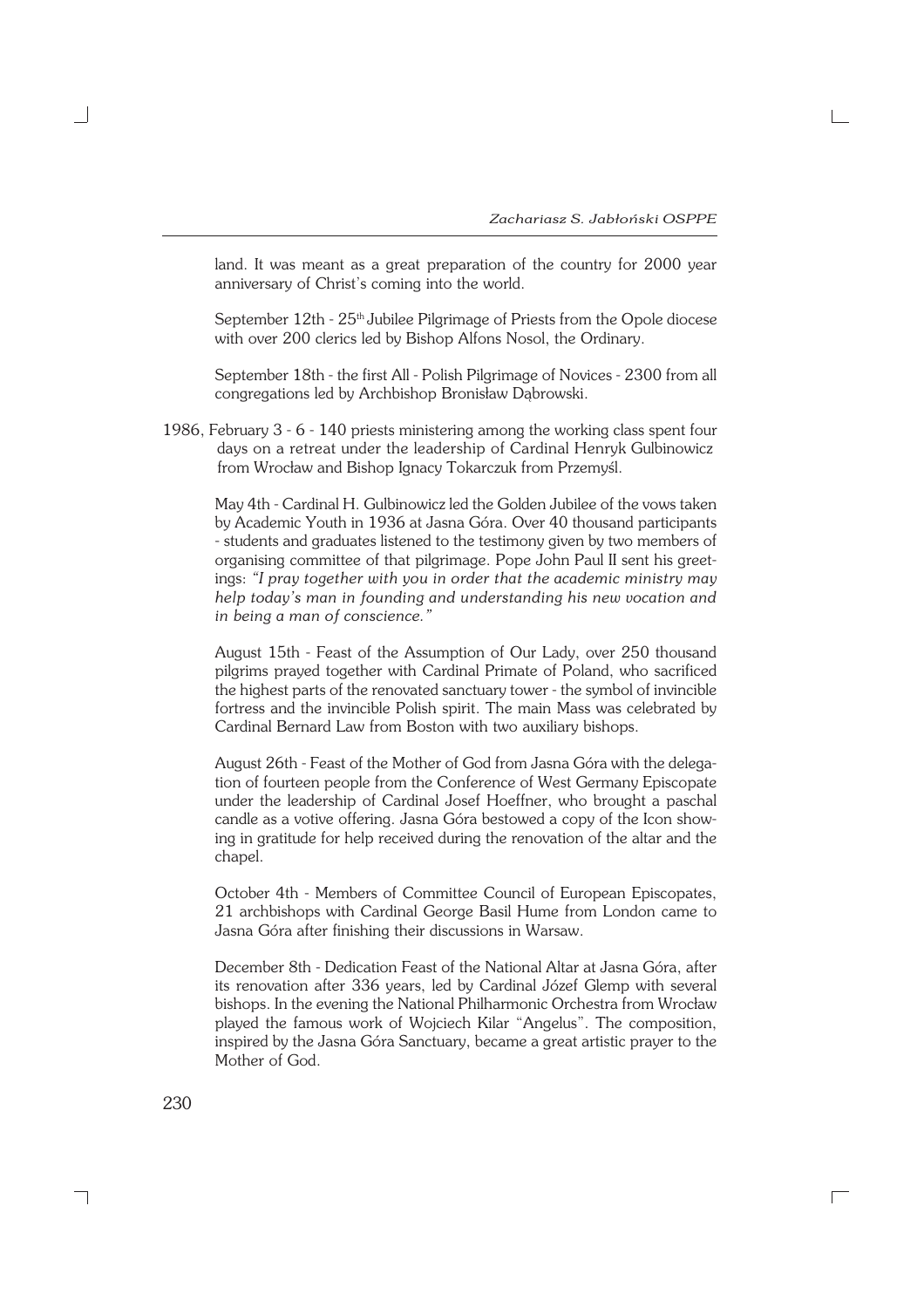1987, March 7th − Pilgrimage of 600 Lithuanians living in Poland, they joined their prayers with preparations for 600<sup>th</sup> Jubilee of the Baptism of Lithuania.

May 3rd − Celebration of the Queen of Poland, dominated by the opening of an exhibition "Votive Offerings of the Jasna Góra Sanctuary" and dedi− cation of the statue of the Mother of God the Queen of Poland on Pilgrims Square. It was raised to commemorate the Marian Year and also because Pope John Paul II listed Jasna Góra among world sanctuaries in his encyc− lical *Redemptoris Mater* ("I must mention Jasna Góra of my country").

June 6th − official opening of the Marian Year, Jasna Góra connected with the Pope and famous sanctuaries of the world thanks to television link−up. About 50 thousand pilgrims came to watch the program, among them Mother Teresa from Calcutta.

June 12 − 13 − Third Pilgrimage of Pope John Paul II to Poland and Jasna Góra. He said: *"I am coming as man of trust and I want to entrust to Our Mother all our Polish matters that are enlightened by the mystery of the Eucharist".*

June 18th − Archbishop Edmund Szoka from Detroit, USA came with pil− grims to dedicate three large Images of Mother of God from Jasna Góra and to commemorate in this way the Marian Year in his diocese.

August 15th − Feast of the Assumption of Our Lady − main Mass celebrated by Cardinal Luigi Dadalio, Chief of the Central Committee for the Marian Year Celebration. Prefect of the Congregation for Evangelisation of Na− tions, Cardinal Józef Tomko spoke of the role played by Virgin Mary in life of the Poles and Slovaks.

1988, March 25th - Day of Prayers in unity with Pope John Paul II for the benefit of Russia and the Ukraine which were celebrating the thousandth anniver− sary of their Baptism. An unusual celebration, according to the Byzantine Confession, took place (gr. *Akathistos*).

June 11th − the first All − Polish Walking Pilgrimage of the Light − Life Movement at the  $15<sup>th</sup>$  anniversary of the commitment of the movement to the Mother of the Church, which was done by Cardinal Karol Wojtyła in Krościenko. Four bishops, 400 priests and about 100 thousand young peo− ple participated.

July 21st − Bishop Americo Henriques, born in Fatima, came with 23 priests and 180 laymen.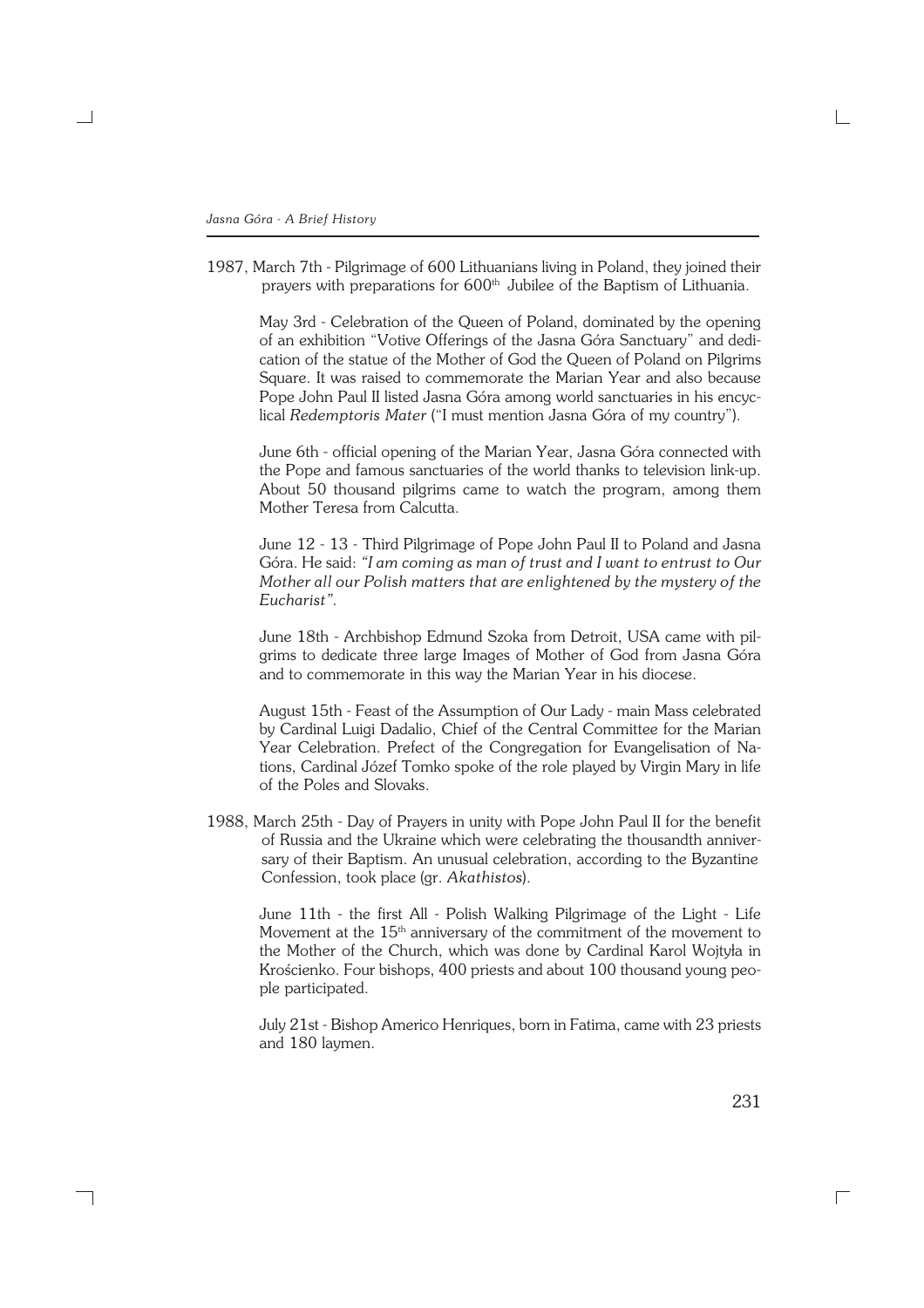August 2nd − Cardinal Jaime L. Sin from Manila, the Primate of Philip− pines, came with a few companions in a thankful pilgrimage for the marvel− lous peaceful liberation of his country from dictatorship and for Pope John Paul II.

September 9 − 11 − The Thousandth Anniversary of the Baptism of Russia and the Ukraine. Jasna Góra was covered with icons painted by Jerzy No− wosielski. Cere − monious liturgy according to the Byzantine − Ukrainian Confession led by Cardinal Mirosław Lubaczivski, the Archbishop of Lvov and archbishops and bishops who serve Ukrainian emigrants. The Polish Episcopate was represented by three cardinals with the Primate among them and 14 bishops. About 40 thousand believers from both Confessions participated in the ceremony. The celebration's importance was more than just religious, it was a significant beginning of breaking the long lasting hostility between Poland and the Ukraine.

1989, February 25th − the meeting of Secretary's Office of the International Com− mission for Catholic − Lutheran Dialogue in Opole gave its members the occasion to come to Jasna Góra. Archbishop Hans L. Mertens from Co− penhagen, Doctor Inge Lonnig, Rector of Oslo University and Professor Dorothea Wandenburg from Munich came to the sanctuary.

April 10th − Bishop Sofron Dmyterko from the Byzantine − Ukrainian Church came to the sanctuary, after 45 years of working in secrency.

May 11th − Visit and pilgrimage of President of Italian Republic, Francesco Cossiga, (with about 80 accompanying guests) and representatives of the Polish government.

May 23rd − Journalists united in the International Catholic Group (UCIP) took part in a Mass celebrated by the Primate of Poland, Cardinal J. Glemp (100 people).

August 15th − Feast of the Assumption of Our Lady became again a day off from work. Over 250 thousand pilgrims gathered at the sanctuary − almost 140 thousand came on foot together with 1192 priests, 159 seminarists. Three cardinals and 62 archbishops and bishops served them along their way.

August 26th − Feast of the Mother of God from Jasna Góra (200 thousand pilgrims). For the first time since the end of the Second World War Polish the Prime Minister, Tadeusz Mazowiecki, participated in the feast. This was understood as a sign of the fulfilment of Solidarity is hopes.

 $\Box$ 

232